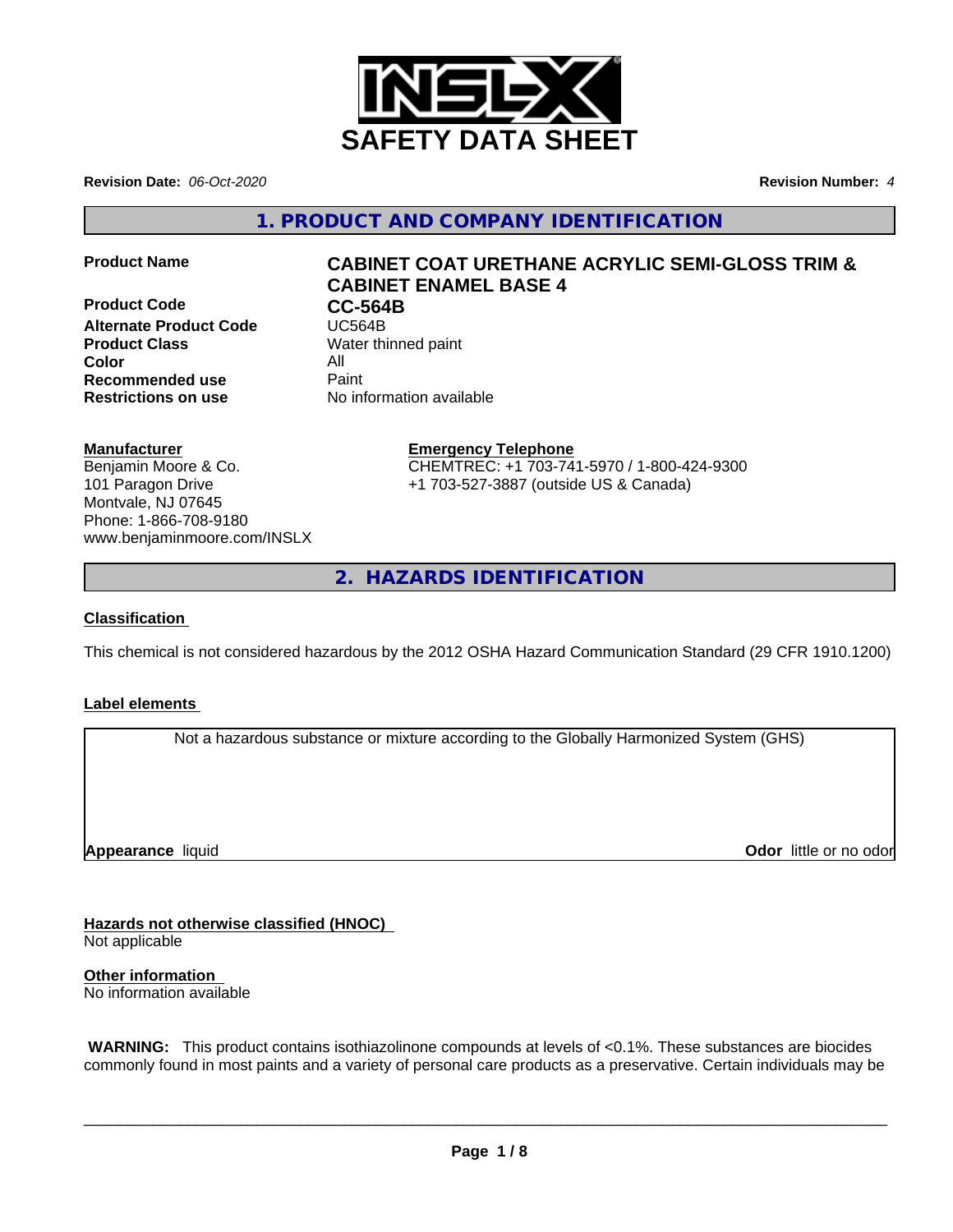sensitive or allergic to these substances, even at low levels.

# **3. COMPOSITION INFORMATION ON COMPONENTS**

| <b>Chemical name</b> | <b>CAS No.</b>                  | $\cdots$<br>יום<br>- 70 |
|----------------------|---------------------------------|-------------------------|
| . .<br>. .<br>Kaolin | . ა32-58-7                      |                         |
| Ammonia              | $\cdots$<br>$7664 - 41 -$<br>ັບ | v.v<br>ິ.               |

|                                                  | 4. FIRST AID MEASURES                                                                                    |
|--------------------------------------------------|----------------------------------------------------------------------------------------------------------|
| <b>General Advice</b>                            | No hazards which require special first aid measures.                                                     |
| <b>Eye Contact</b>                               | Rinse thoroughly with plenty of water for at least 15 minutes and consult a<br>physician.                |
| <b>Skin Contact</b>                              | Wash off immediately with soap and plenty of water while removing all<br>contaminated clothes and shoes. |
| <b>Inhalation</b>                                | Move to fresh air. If symptoms persist, call a physician.                                                |
| Ingestion                                        | Clean mouth with water and afterwards drink plenty of water. Consult a physician<br>if necessary.        |
| <b>Most Important</b><br><b>Symptoms/Effects</b> | None known.                                                                                              |
| <b>Notes To Physician</b>                        | Treat symptomatically.                                                                                   |

**5. FIRE-FIGHTING MEASURES**

| <b>Suitable Extinguishing Media</b>                                              | Use extinguishing measures that are appropriate to local<br>circumstances and the surrounding environment.                                   |
|----------------------------------------------------------------------------------|----------------------------------------------------------------------------------------------------------------------------------------------|
| Protective equipment and precautions for firefighters                            | As in any fire, wear self-contained breathing apparatus<br>pressure-demand, MSHA/NIOSH (approved or equivalent)<br>and full protective gear. |
| <b>Specific Hazards Arising From The Chemical</b>                                | Closed containers may rupture if exposed to fire or<br>extreme heat.                                                                         |
| Sensitivity to mechanical impact                                                 | No.                                                                                                                                          |
| Sensitivity to static discharge                                                  | No.                                                                                                                                          |
| <b>Flash Point Data</b><br>Flash point (°F)<br>Flash Point (°C)<br><b>Method</b> | Not applicable<br>Not applicable<br>Not applicable                                                                                           |
| <b>Flammability Limits In Air</b>                                                |                                                                                                                                              |
| Lower flammability limit:                                                        | Not applicable                                                                                                                               |
|                                                                                  |                                                                                                                                              |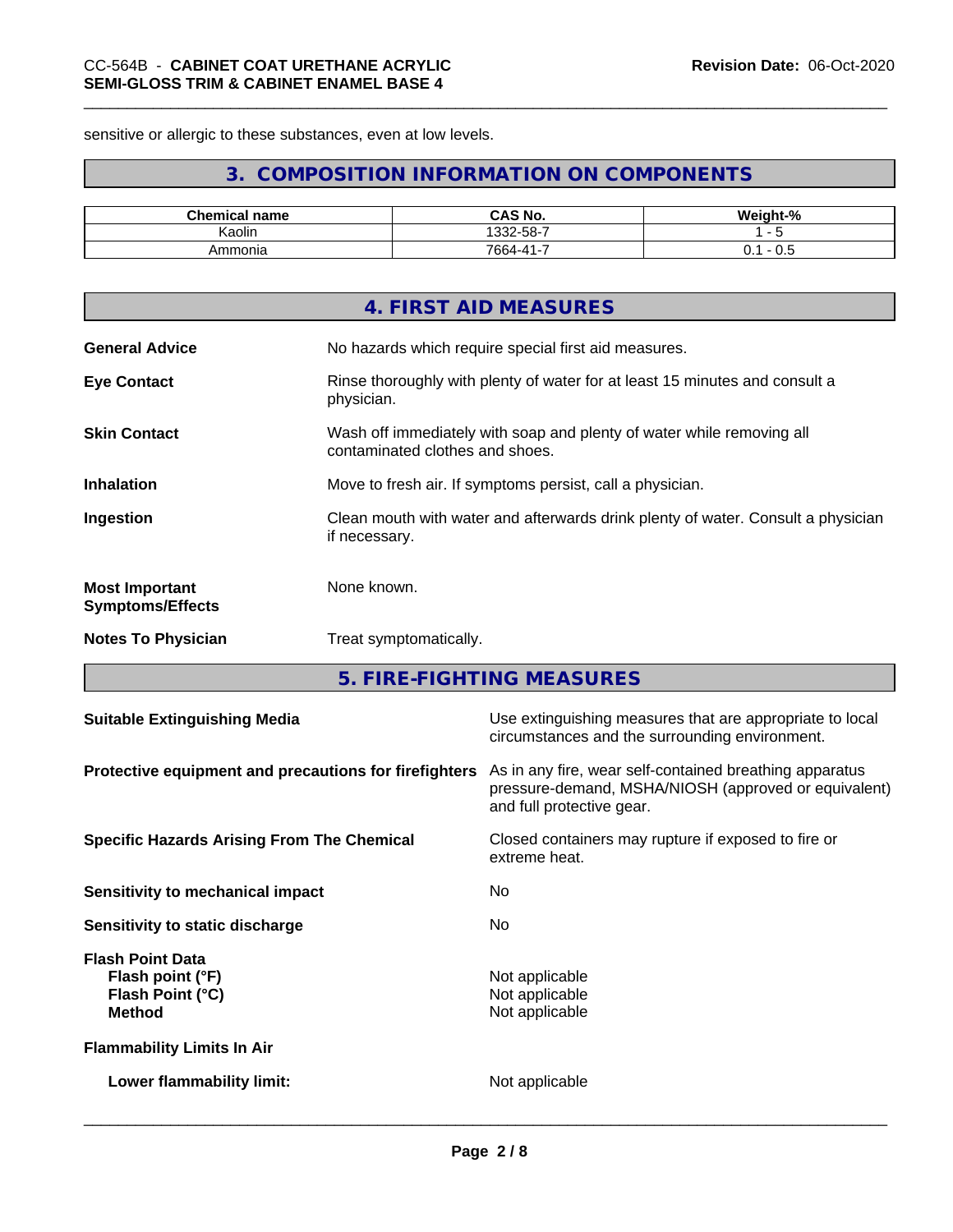### **Upper flammability limit:** Not applicable

| <b>NFPA</b>  | Health: | <b>Flammability: 0</b> | <b>Instability: 0</b> | <b>Special: Not Applicable</b> |
|--------------|---------|------------------------|-----------------------|--------------------------------|
| NIEDA LANANA |         |                        |                       |                                |

#### **NFPA Legend**

- 0 Not Hazardous
- 1 Slightly
- 2 Moderate
- 3 High
- 4 Severe

*The ratings assigned are only suggested ratings, the contractor/employer has ultimate responsibilities for NFPA ratings where this system is used.*

*Additional information regarding the NFPA rating system is available from the National Fire Protection Agency (NFPA) at www.nfpa.org.*

# **6. ACCIDENTAL RELEASE MEASURES**

| <b>Personal Precautions</b>      | Avoid contact with skin, eyes and clothing. Ensure adequate ventilation.                                                                                                         |  |  |
|----------------------------------|----------------------------------------------------------------------------------------------------------------------------------------------------------------------------------|--|--|
| <b>Other Information</b>         | Prevent further leakage or spillage if safe to do so.                                                                                                                            |  |  |
| <b>Environmental precautions</b> | See Section 12 for additional Ecological Information.                                                                                                                            |  |  |
| <b>Methods for Cleaning Up</b>   | Soak up with inert absorbent material. Sweep up and shovel into suitable<br>containers for disposal.                                                                             |  |  |
|                                  | 7. HANDLING AND STORAGE                                                                                                                                                          |  |  |
| <b>Handling</b>                  | Avoid contact with skin, eyes and clothing. Avoid breathing vapors, spray mists or<br>sanding dust. In case of insufficient ventilation, wear suitable respiratory<br>equipment. |  |  |
| <b>Storage</b>                   | Keep container tightly closed. Keep out of the reach of children.                                                                                                                |  |  |

**Incompatible Materials** No information available

# **8. EXPOSURE CONTROLS/PERSONAL PROTECTION**

#### **Exposure Limits**

| <b>Chemical name</b> | <b>ACGIH TLV</b>                           | <b>OSHA PEL</b>            |  |
|----------------------|--------------------------------------------|----------------------------|--|
| Kaolin               | TWA: 2 $mg/m3$ particulate matter          | 15 mg/m <sup>3</sup> - TWA |  |
|                      | containing no asbestos and <1%             | 5 mg/m <sup>3</sup> - TWA  |  |
|                      | crystalline silica, respirable particulate |                            |  |
|                      | matter                                     |                            |  |
| Ammonia              | STEL: 35 ppm                               | 50 ppm - TWA               |  |
|                      | TWA: 25 ppm                                | $35 \text{ mg/m}^3$ - TWA  |  |

#### **Legend**

ACGIH - American Conference of Governmental Industrial Hygienists Exposure Limits OSHA - Occupational Safety & Health Administration Exposure Limits N/E - Not Established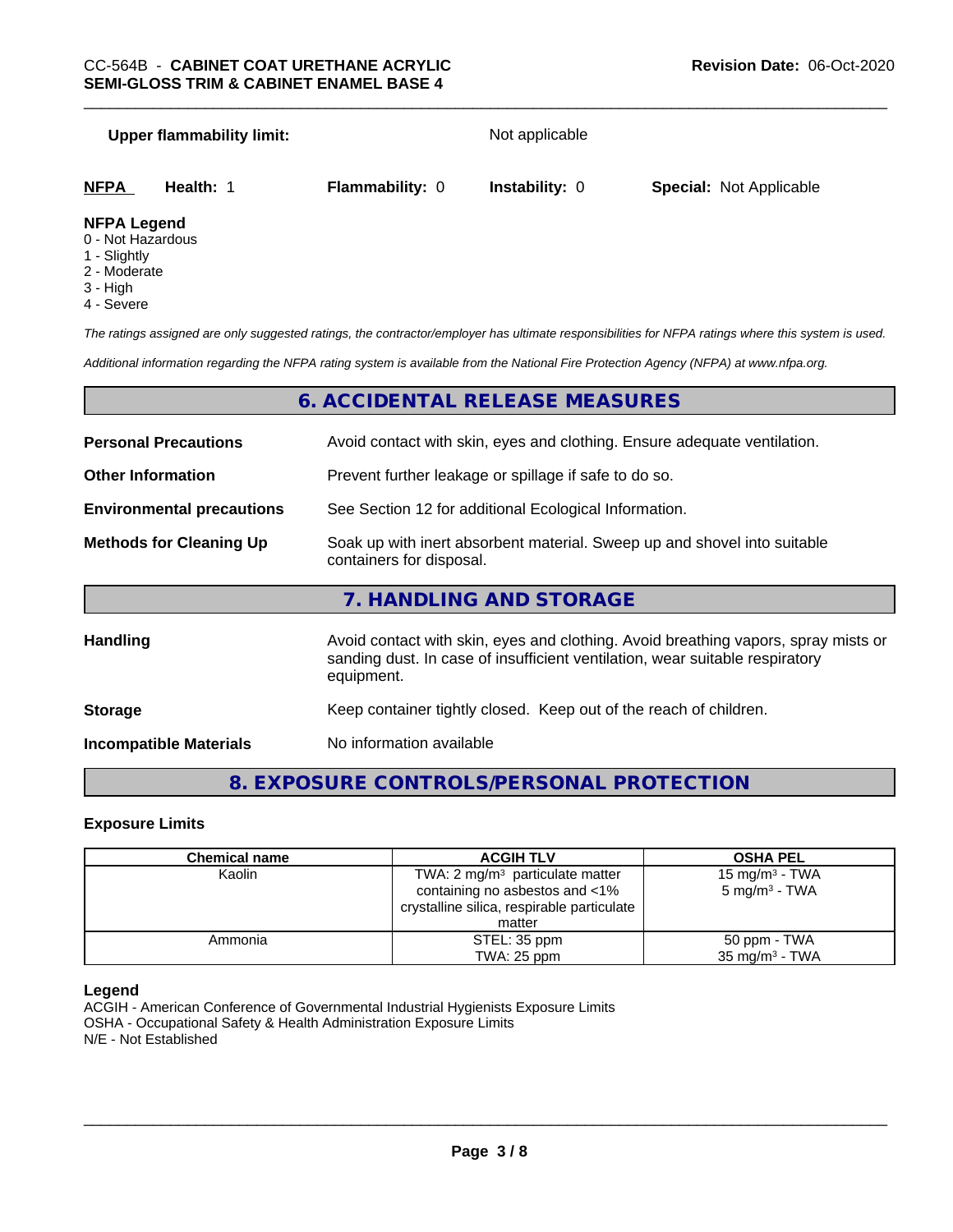| Ensure adequate ventilation, especially in confined areas.                                                                          |
|-------------------------------------------------------------------------------------------------------------------------------------|
|                                                                                                                                     |
| Safety glasses with side-shields.                                                                                                   |
| Protective gloves and impervious clothing.                                                                                          |
| In case of insufficient ventilation wear suitable respiratory equipment.                                                            |
| Avoid contact with skin, eyes and clothing. Remove and wash contaminated<br>clothing before re-use. Wash thoroughly after handling. |
|                                                                                                                                     |

# **9. PHYSICAL AND CHEMICAL PROPERTIES**

**Appearance** liquid **Odor** little or no odor **Odor Threshold No information available No information available Density (lbs/gal)** 8.6 - 9.0 **Specific Gravity** 1.03 - 1.08 **pH** No information available **Viscosity (cps)** <br> **Viscosity (cps)** No information available<br>
No information available<br>
No information available **Water solubility**<br> **Evaporation Rate**<br> **Evaporation Rate**<br> **Evaporation Rate Vapor pressure** No information available **Vapor density Vapor density No information available Wt.** % Solids 30 - 40 **Vol. % Solids** 30 - 40 **Wt.** % Volatiles 60 - 70 **Vol. % Volatiles** 60 - 70 **VOC Regulatory Limit (g/L)** < 50 **Boiling Point (°F)** 212 **Boiling Point (°C) Freezing point (°F)** 32 **Freezing Point (°C)** 0 **Flash point (°F)** Not applicable **Flash Point (°C)** Not applicable **Method**<br> **Flammability (solid, gas)**<br> **Commability (solid, gas)**<br>
Mot applicable **Flammability** (solid, gas) **Upper flammability limit:** Not applicable **Lower flammability limit:** Not applicable **Autoignition Temperature (°F)** No information available **Autoignition Temperature (°C)** No information available **Decomposition Temperature (°F)** No information available **Decomposition Temperature (°C)** No information available **Partition coefficient** No information available

**No information available Evaporation Rate** No information available

**10. STABILITY AND REACTIVITY**

**Reactivity Not Applicable Not Applicable** 

**Chemical Stability Stable under normal conditions.** 

**Conditions to avoid Conditions to avoid Prevent from freezing.**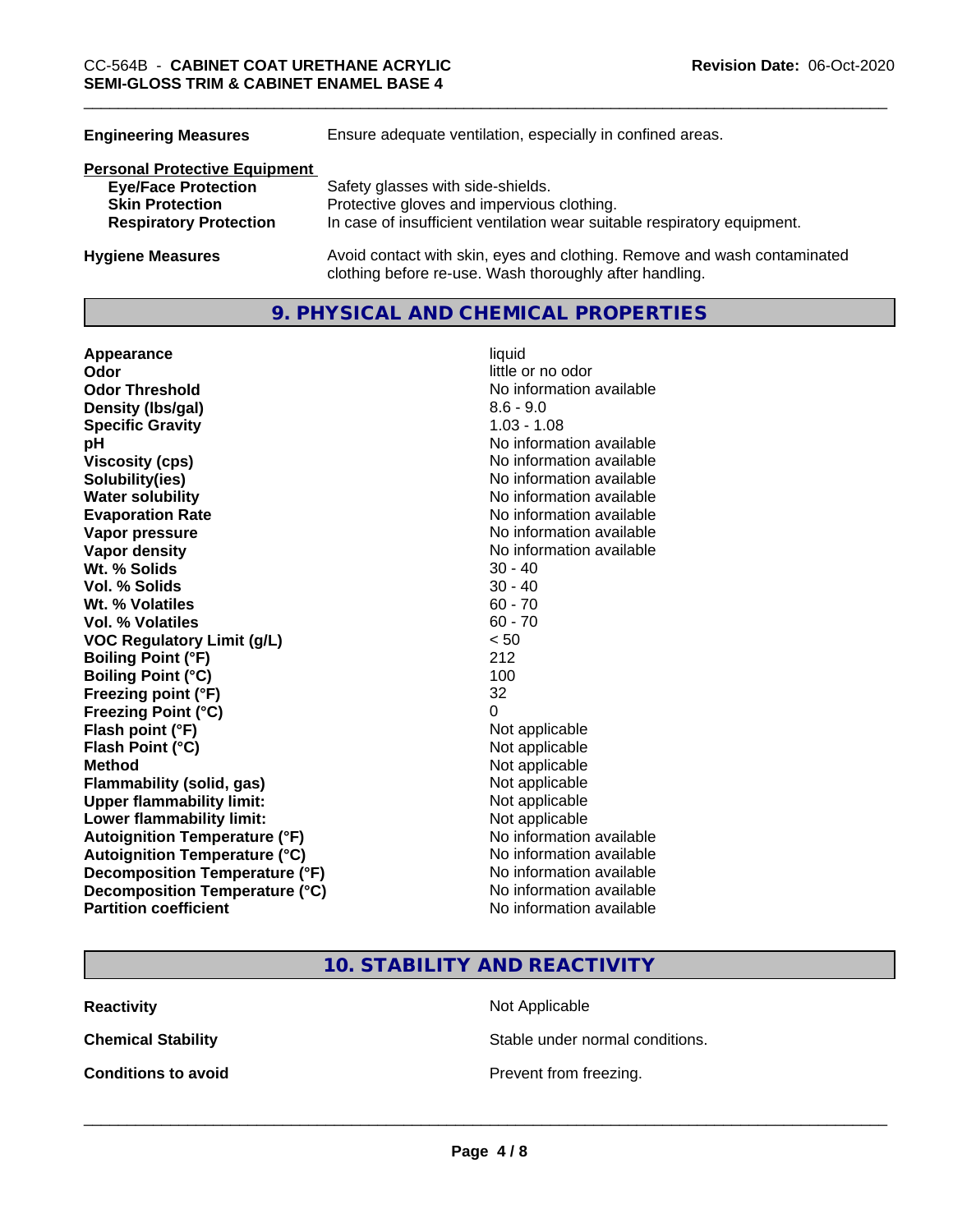| <b>Incompatible Materials</b>                                                                                                                                                                                                                                                                                       | No materials to be especially mentioned.                                                                                                                                                                                                                                                                                                                                                          |  |
|---------------------------------------------------------------------------------------------------------------------------------------------------------------------------------------------------------------------------------------------------------------------------------------------------------------------|---------------------------------------------------------------------------------------------------------------------------------------------------------------------------------------------------------------------------------------------------------------------------------------------------------------------------------------------------------------------------------------------------|--|
| <b>Hazardous Decomposition Products</b>                                                                                                                                                                                                                                                                             | None under normal use.                                                                                                                                                                                                                                                                                                                                                                            |  |
| <b>Possibility of hazardous reactions</b>                                                                                                                                                                                                                                                                           | None under normal conditions of use.                                                                                                                                                                                                                                                                                                                                                              |  |
|                                                                                                                                                                                                                                                                                                                     | 11. TOXICOLOGICAL INFORMATION                                                                                                                                                                                                                                                                                                                                                                     |  |
| <b>Product Information</b>                                                                                                                                                                                                                                                                                          |                                                                                                                                                                                                                                                                                                                                                                                                   |  |
| Information on likely routes of exposure                                                                                                                                                                                                                                                                            |                                                                                                                                                                                                                                                                                                                                                                                                   |  |
| <b>Principal Routes of Exposure</b>                                                                                                                                                                                                                                                                                 | Eye contact, skin contact and inhalation.                                                                                                                                                                                                                                                                                                                                                         |  |
| <b>Acute Toxicity</b>                                                                                                                                                                                                                                                                                               |                                                                                                                                                                                                                                                                                                                                                                                                   |  |
| <b>Product Information</b>                                                                                                                                                                                                                                                                                          | No information available                                                                                                                                                                                                                                                                                                                                                                          |  |
|                                                                                                                                                                                                                                                                                                                     | Symptoms related to the physical, chemical and toxicological characteristics                                                                                                                                                                                                                                                                                                                      |  |
| <b>Symptoms</b>                                                                                                                                                                                                                                                                                                     | No information available                                                                                                                                                                                                                                                                                                                                                                          |  |
|                                                                                                                                                                                                                                                                                                                     | Delayed and immediate effects as well as chronic effects from short and long-term exposure                                                                                                                                                                                                                                                                                                        |  |
| Eye contact<br><b>Skin contact</b>                                                                                                                                                                                                                                                                                  | May cause slight irritation.<br>Substance may cause slight skin irritation. Prolonged or repeated contact may dry<br>skin and cause irritation.                                                                                                                                                                                                                                                   |  |
| <b>Inhalation</b><br>Ingestion<br><b>Sensitization</b><br><b>Neurological Effects</b><br><b>Mutagenic Effects</b><br><b>Reproductive Effects</b><br><b>Developmental Effects</b><br><b>Target organ effects</b><br><b>STOT - single exposure</b><br><b>STOT - repeated exposure</b><br><b>Other adverse effects</b> | May cause irritation of respiratory tract.<br>Ingestion may cause gastrointestinal irritation, nausea, vomiting and diarrhea.<br>No information available<br>No information available.<br>No information available.<br>No information available.<br>No information available.<br>No information available.<br>No information available.<br>No information available.<br>No information available. |  |

**Numerical measures of toxicity**

**The following values are calculated based on chapter 3.1 of the GHS document**

**ATEmix (inhalation-dust/mist)** 213.6 mg/L

# **Component Information**

| Chemical name        | Oral LD50            | Dermal LD50        | Inhalation LC50        |
|----------------------|----------------------|--------------------|------------------------|
| Kaolin<br>1332-58-7  | $>$ 5000 mg/kg (Rat) | > 5000 mg/kg (Rat) |                        |
| Ammonia<br>7664-41-7 | $=$ 350 mg/kg (Rat)  |                    | $= 2000$ ppm (Rat) 4 h |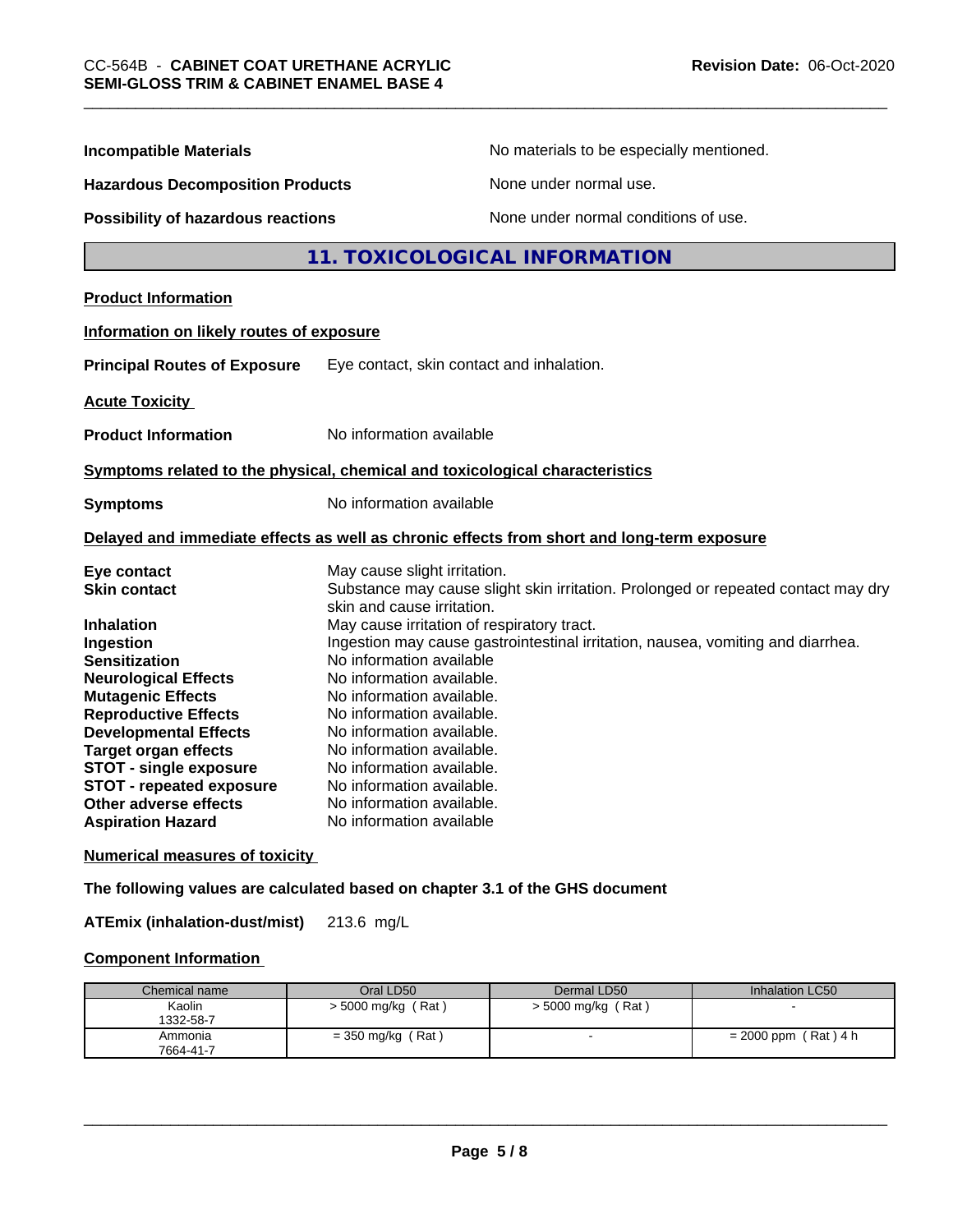#### **Chronic Toxicity**

#### **Carcinogenicity**

*There are no known carcinogenic chemicals in this product above reportable levels.*

**12. ECOLOGICAL INFORMATION**

## **Ecotoxicity Effects**

The environmental impact of this product has not been fully investigated.

# **Product Information**

#### **Acute Toxicity to Fish**

No information available

#### **Acute Toxicity to Aquatic Invertebrates**

No information available

#### **Acute Toxicity to Aquatic Plants**

No information available

#### **Persistence / Degradability**

No information available.

#### **Bioaccumulation**

There is no data for this product.

#### **Mobility in Environmental Media**

No information available.

#### **Ozone**

No information available

#### **Component Information**

#### **Acute Toxicity to Fish**

No information available

#### **Acute Toxicity to Aquatic Invertebrates**

No information available

#### **Acute Toxicity to Aquatic Plants**

No information available

# **13. DISPOSAL CONSIDERATIONS**

**Waste Disposal Method** Dispose of in accordance with federal, state, and local regulations. Local requirements may vary, consult your sanitation department or state-designated environmental protection agency for more disposal options.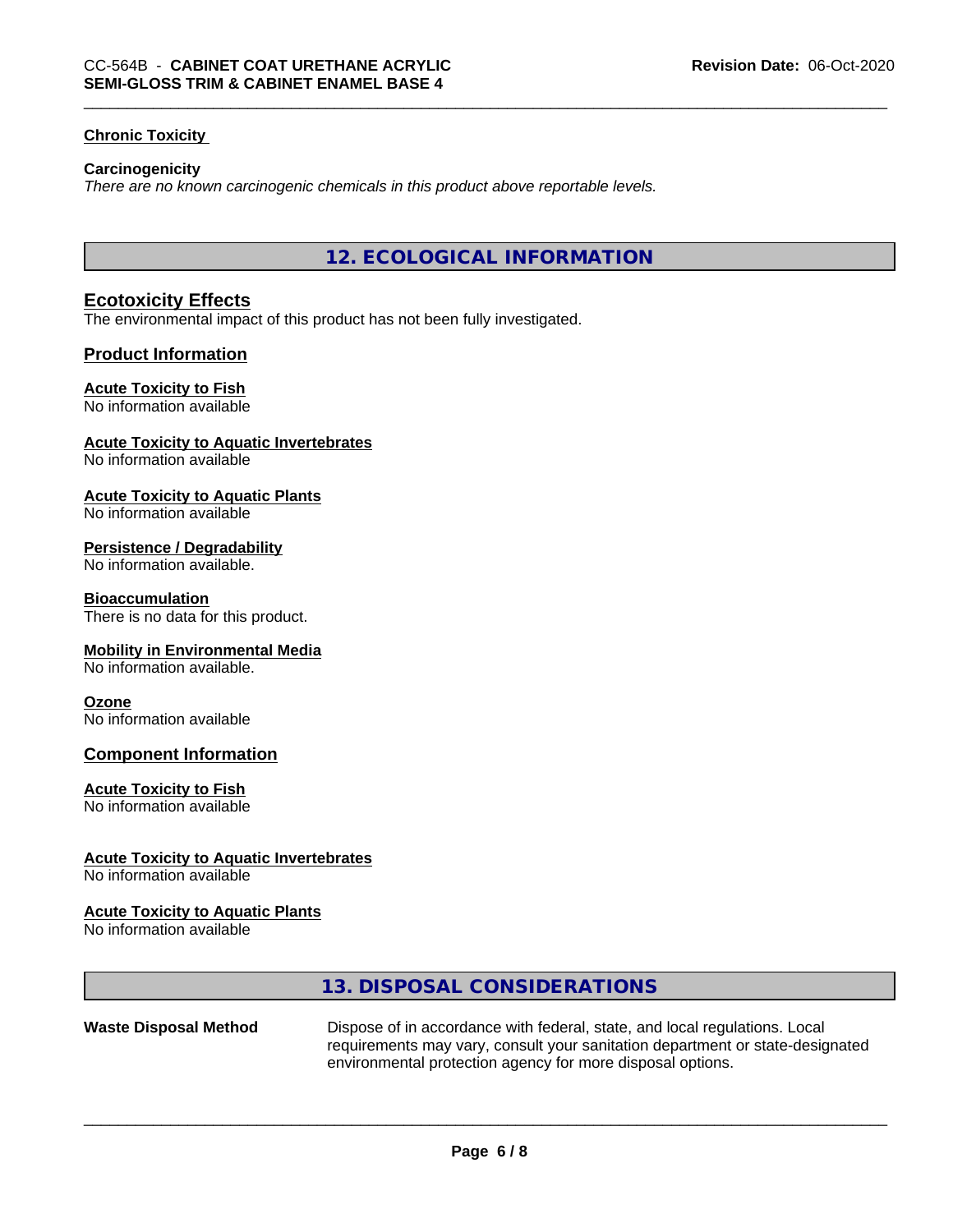|                                                  | 14. TRANSPORT INFORMATION                                                                |
|--------------------------------------------------|------------------------------------------------------------------------------------------|
| <b>DOT</b>                                       | Not regulated                                                                            |
| <b>ICAO / IATA</b>                               | Not regulated                                                                            |
| <b>IMDG / IMO</b>                                | Not regulated                                                                            |
|                                                  | <b>15. REGULATORY INFORMATION</b>                                                        |
| <b>International Inventories</b>                 |                                                                                          |
| <b>TSCA: United States</b><br><b>DSL: Canada</b> | Yes - All components are listed or exempt.<br>No - Not all of the components are listed. |

One or more component is listed on NDSL.

# **Federal Regulations**

| Nο |  |
|----|--|
| Nο |  |
| No |  |
| No |  |
| No |  |
|    |  |

#### **SARA 313**

Section 313 of Title III of the Superfund Amendments and Reauthorization Act of 1986 (SARA). This product contains a chemical or chemicals which are subject to the reporting requirements of the Act and Title 40 of the Code of Federal Regulations, Part 372:

*None*

**Clean Air Act,Section 112 Hazardous Air Pollutants (HAPs) (see 40 CFR 61)**

This product contains the following HAPs:

*None*

# **US State Regulations**

# **California Proposition 65**

**AVIMARNING:** Cancer and Reproductive Harm– www.P65warnings.ca.gov

#### **State Right-to-Know**

| Chemical<br>' name | Massachusetts | Jersev<br>New | ınsvlvania |
|--------------------|---------------|---------------|------------|
| . .<br>Kaolin      |               |               |            |